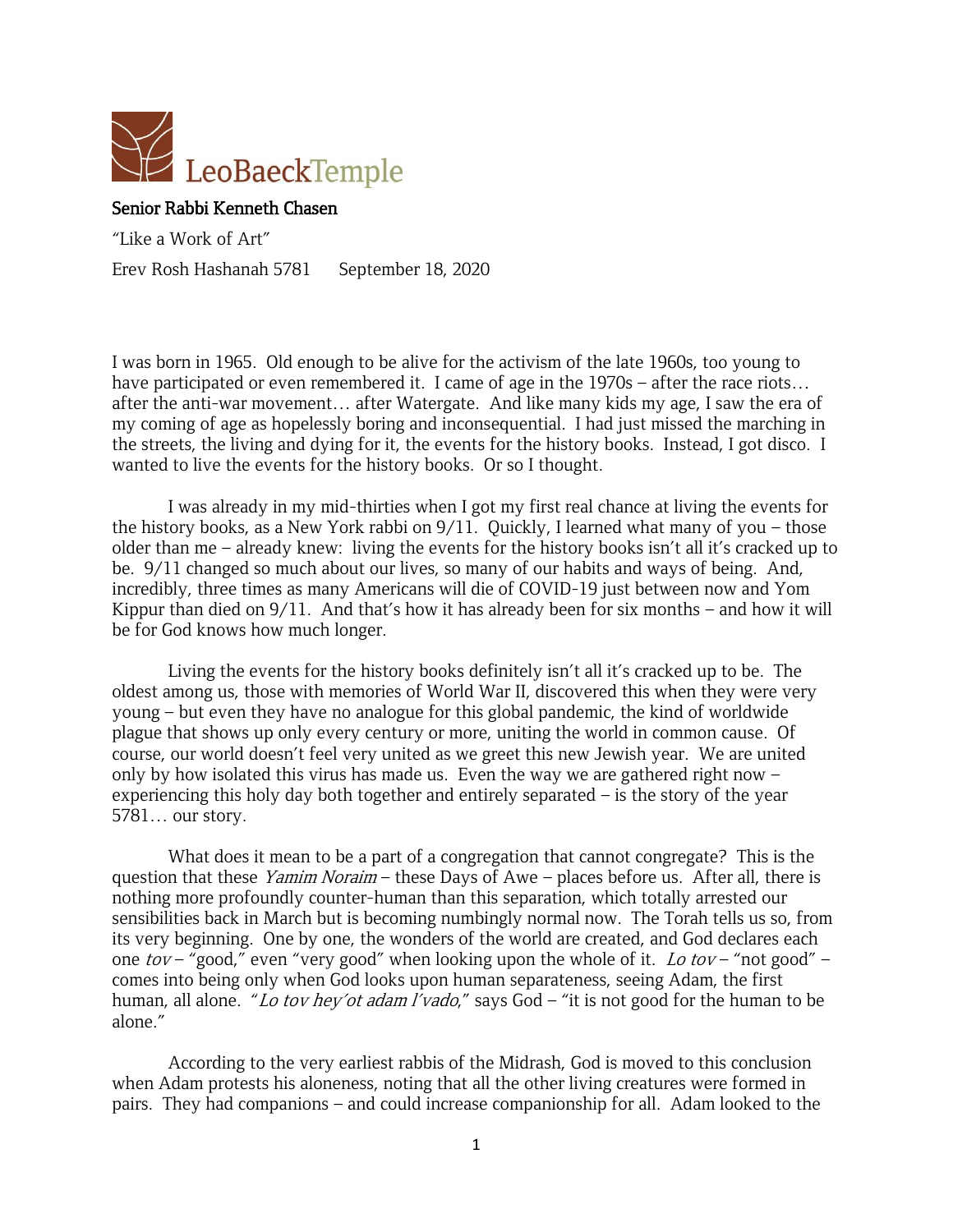skies and saw birds everywhere. In the seas, fish abounded. Why, he demanded, should he uniquely be left alone? The first human's first act was to rebel against being alone. And this was when God corrected the error in creation, moving beyond a single human to humanity, a biblical voicing of our biology as a social species. Or as French philosopher, Emmanuel Levinas, elegantly put it, "the approach to the face (of another) is the most basic mode of responsibility… the ethical rapport with the face (of another) is asymmetrical in that it subordinates my existence to the other." This is what it is to be human – to welcome the subordination of my own existence by looking into the eye of someone else, and seeing that I am obligated.

Something of the power of that obligation gets lost when looking into each other's eyes exclusively over Zoom. Our quarantine is keeping us alive, yes – and our rigorous commitment to it is beyond debate. We must distance. And we must mask. But something in us – something of us – is also at risk of dying, while we keep our bodies safe from harm. You see, even before this pandemic, another epidemic had already stricken our society… the epidemic of loneliness. And as we discussed just this past Saturday night at our Selichot program, clinicians understand loneliness not as a simple matter of actually being alone – it's the experience of feeling alone, even if you're not… feeling unneeded, unseen, unmissed. It is corrosive and dangerous. And it was already perilously on the rise even before we were relegated to separateness by the coronavirus.

Back in the late 1970s, polls suggested that roughly 20% of us were chronically lonely. By 2010, AARP polled us and discovered the number had doubled to over 40%. What changed? The biggest factor, scientists say, is the rise of internet technology – the very mechanisms that are granting us what little access to each other's faces we presently have. If you think that social media makes a person less lonely, the research strongly disagrees with you. The internet has slowly conditioned us to accept a large quantity of surface interactions as a substitute for the few high-quality interactions that create depth and meaning in our lives – which is why the number of people with no close friends has tripled since 1985. And yes, this means that loneliness is not uniquely for older people; in fact, some studies suggest that young people are three times as likely to feel alone as older people, even though they are constantly connected to others online – perhaps *because* they are connected so relentlessly to others online.

Now, don't get me wrong  $-1$  am grateful beyond words for the technological wonders that are enabling us to gather like this tonight… that have enabled us to conduct shiva services over Zoom, convening people on multiple continents in one virtual place to remember and to grieve and to comfort. I shudder even to think of what this pandemic experience would be like for all of us if not for the gift of the internet. But for a long time now, we've been talking ourselves into the notion that a text is the same as a talk, when in fact it just isn't. And the consequences of the loneliness we are cultivating in ourselves as a society – choosing and adapting to as a species – they are devastating. Increased heart disease. Increased risk of stroke. Increased substance abuse. Decreased memory and acceleration of Alzheimer's Disease – this, so many of you have told me you have witnessed in your own loved ones. Increased domestic violence. Increased gun purchases. Increased depression. Increased suicide.

Lo tov hey'ot adam l'vado – it is decidedly not good for us to be alone, as we are fated to be more than ever during this unprecedented time. And the preliminary research describing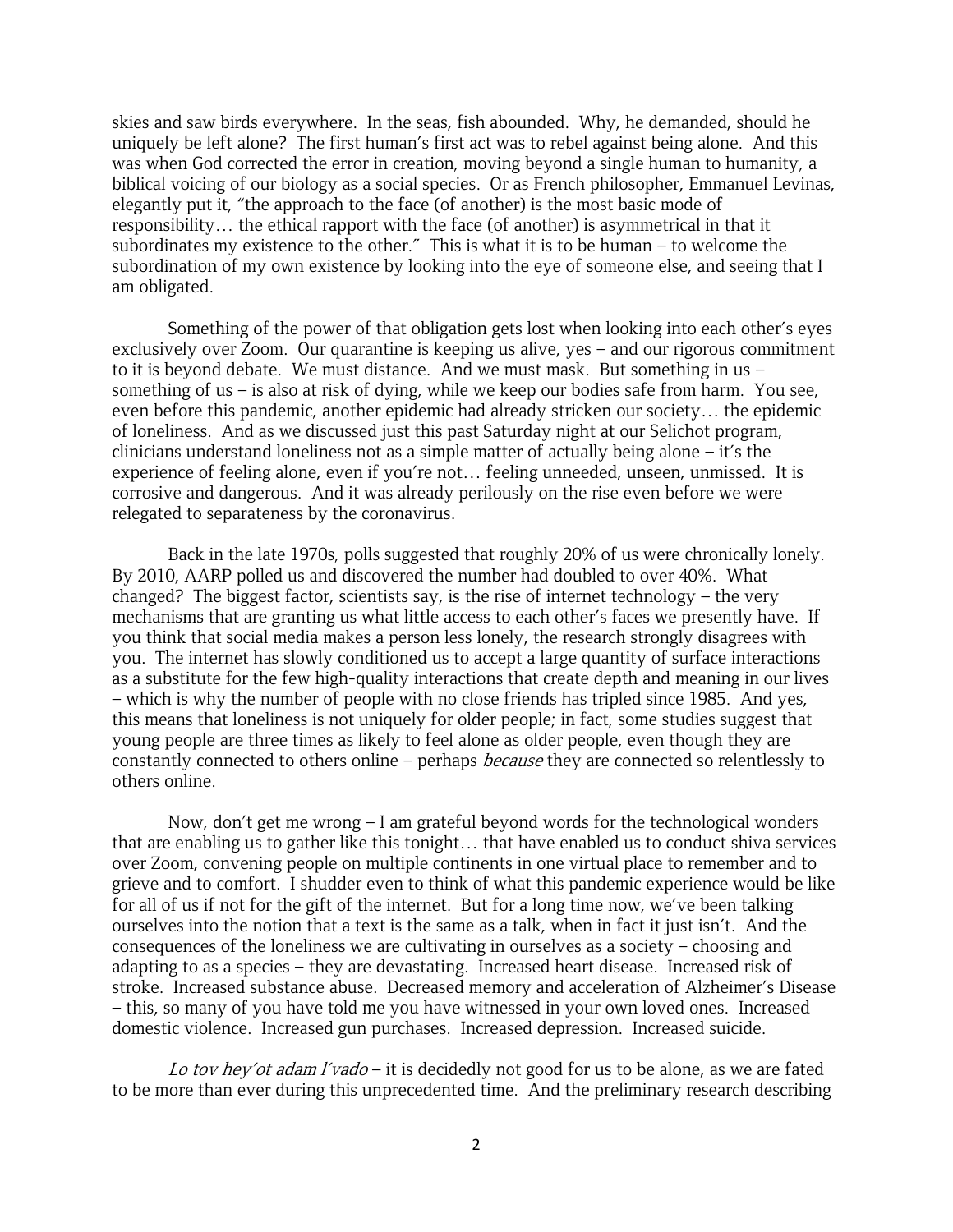the effects of all this suggests that loneliness increased 20-30% and emotional distress tripled during just the first month of quarantine. And now it's half a year later, with no clear end in sight.

We are living events that will be retold in the history books – and trying desperately not to die from them. The question we must answer – what does it mean to be a part of a congregation that cannot congregate – is just this year's language for the eternal question we always ask on Rosh Hashanah: *Mi yich'yeh umi yamut...* who shall live, and who shall die? Who by plague? Who by pandemic? Who by loneliness? Who will be taken before their time? Who will be tranquil and who tormented?

I worry for those among the 28% of Americans – including many of you – who live alone and have already been deprived of human contact either mostly or entirely for six months. I worry for those who may be living with loved ones but still suffering mightily from the disconnection to friends and family elsewhere. I worry for seniors who cannot see their children and grandchildren except on a screen. I worry for those who I know are buckling from the weight of their loneliness… and I worry for those who feel they're doing just fine. You see, the longer this goes on, the more it will change us forever, in some ways that will not strengthen us.

This is another of those times that will change so much about our lives, so many of our habits and ways of being. Who will we be – how will we be – when all of this is over? Will our adaptation to virtual relationship, with all of its convenience and all of its facileness, leave us unready to embrace the harder, more time-consumptive, heart-consumptive work of real relationship? After all, we were already addicted to our screens before this scourge, already redefining friendship as lightly as Facebook does, already prioritizing quantity of contact over quality and suffering the consequences. We will be different forever when this chapter in human history ends. What will that look and feel like?

The new year 5781 arrives with so many questions we cannot answer. This, too, is always a part of being human, but we can feel our answerlessness more acutely now, with the world spinning in utter turmoil.

This is my eighteenth High Holydays as your rabbi, and over the course of those many years, as I've been privileged to be invited into the defining moments of your lives, be they joyful or painful, I have learned a great truth from you. I have learned that we humans usually don't come unglued, even when confronted with the most awful of situations. When faced with horrible news, even our own mortality, we somehow find a way. I have watched again and again with astonishment as you've risen to the greatest challenges of your lives, and I've been inspired by your courage, your resilience, your readiness to adjust, to live with realities that you would have imagined to be far beyond your capacity before they imposed themselves upon you. More than you might think, the awful doesn't unglue us. Uncertainty, however – that can really take us apart, even more than awfulness. Just the waiting, consumed by fear about what we can feel might be coming, without knowing for sure what it will be, or how deep it will cut – that is terrifying, sometimes too much to bear.

Tonight, we are awash in the waiting as the new year 5781 dawns – waiting to see what our collective future holds during and after this pandemic. The only way to combat the agony